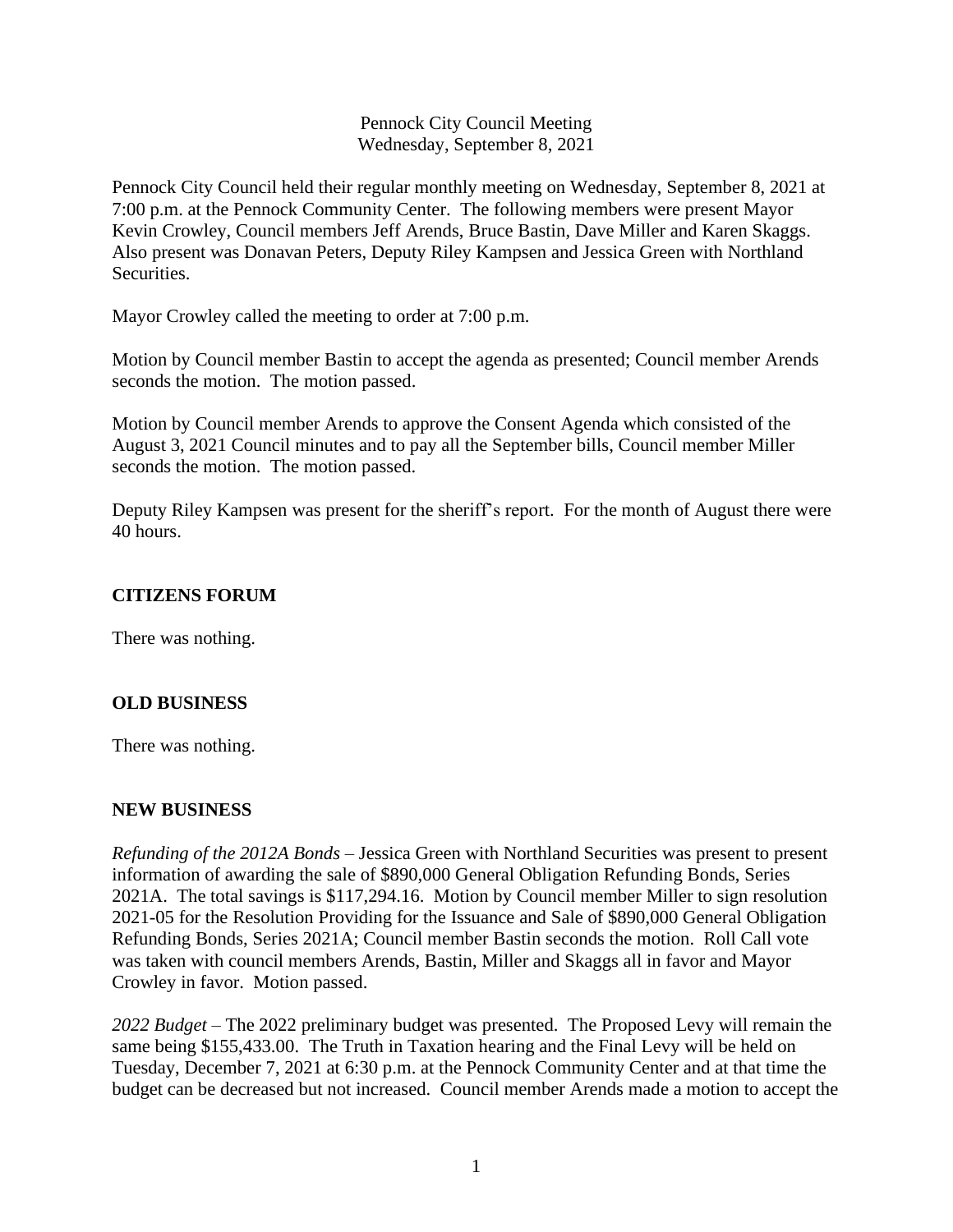preliminary budget as presented; Council member Miller seconds the motion. The motion passed.

## **OTHER BUSINESS AND ANNOUNCEMENTS**

Being no further business Council member Miller made a motion to adjourn the meeting, Council member Arends seconds the motion. The motion passed. Meeting was adjourned at 8:00 p.m.

Official minutes will be approved at the Tuesday, October 5, 2021 Council meeting.

Dawn Johnson Administrator/Clerk-Treasurer